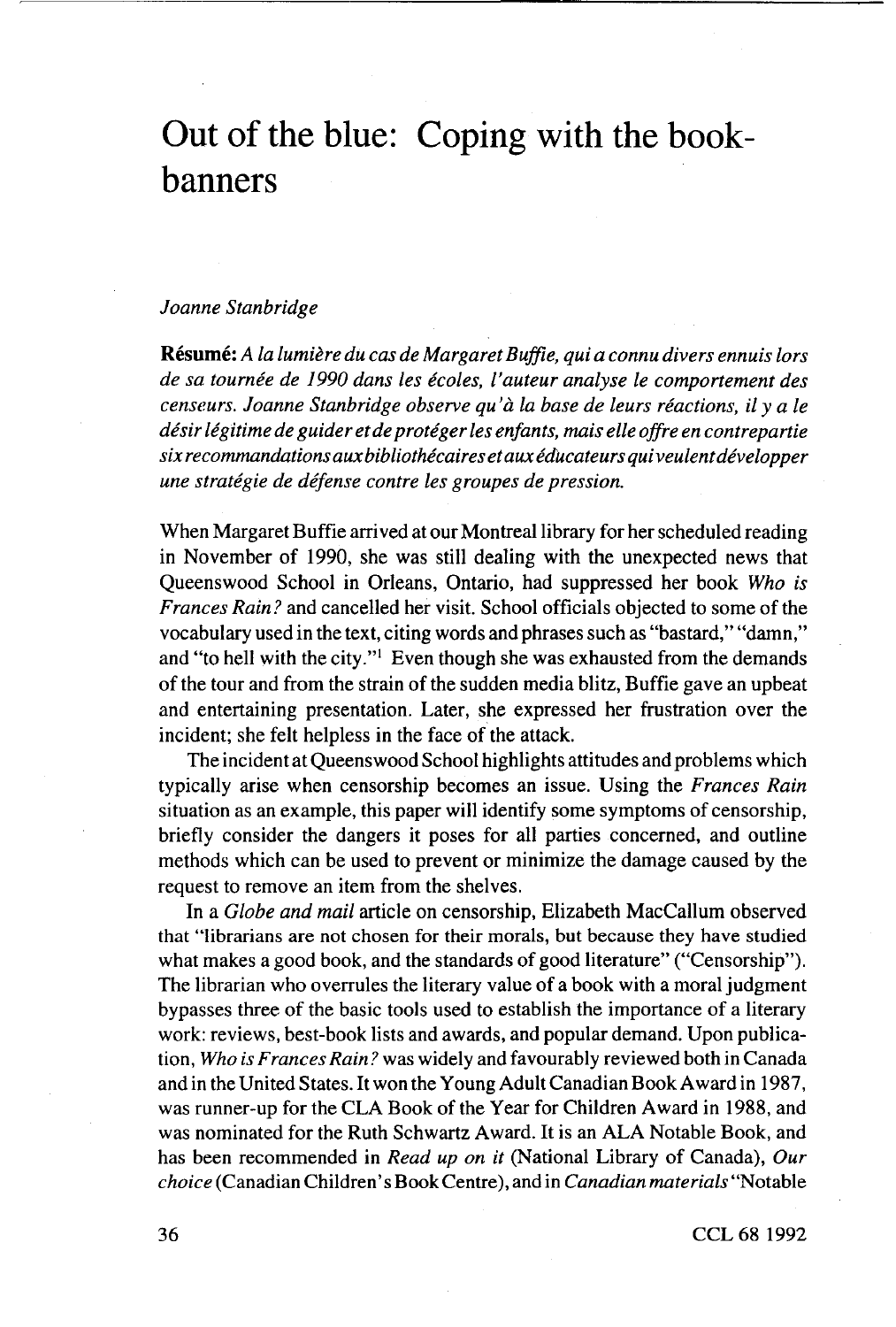Canadian fiction books." In Great Britain, it has been recommended by the *Sunday times, The Jewish chronicle,* and *The times educational supplement* (Kids Can; Buffie, open letter). At the time of the Queenswood incident, the book had sold 20,000 copies and was in its fourth reprint (Zaieski). So the decision to ban the book at Queenswood School rejected professional considerations in favour of moral ones.

The behaviour of school officials in this situation was absolutely typical. A librarian caught in a censorship controversy should expect to see any or all of these behaviours, which are typical of the censor:

(1) The censor denies that the action he or she is taking constitutes censorship, even if this means simply replacing the word "censorship" with another, less loaded, term like "removal."

(2) The censor dissembles. Having participated in extensive discussions about the moral value of a work, the censor will make a sudden leap in logic to draw attention away from the central issue.

In the *Wilson library bulletin* Linda Waddle lists many examples of this type of dissembling: one school removed a book from reading assignments because of objections to swear words in the text, another school removed a book from its library and recommended that it "be made available only in the secondary schools," yet another removed its entire video library from the shelves because of objections to a handful of titles—and in each situation school officials denied that they were practising censorship (Waddle 68-70). Waddle goes on to say that censors "are realizing that 'censorship' is a dirty word these days...Librarians will say, rather primly, 'It's not censorship, it's selection'," and censors are doing the same thing, saying "It's not censorship, it's removal" (Waddle 70).

(3) One of the censor's most effective behaviours is silence. When asked to discuss or to explain the action taken, the censor finds it most expedient to say nothing. In cases like the one at Queenswood School, this ensures a speedy end to the controversy, as those who oppose the ban have no authority to get the book reinstated.

(4) The censor's strong feelings about a work can overflow into his/her treatment of other work by the same author, and may involve attacks on the author's integrity or morals. Visits are cancelled, lest the author corrupt the audience, and those who defend the book are accused of being insensitive, or lacking in moral character. The censor finds it difficult to understand that those who support his/her cause can argue against the suppression of a title; that the two issues are separate. It is occasionally difficult, when feelings run high, even for the librarian to remember this point.

(5) It is also typical of the censor to object to "offensive" portions of a work out of context, never having read the entire book. At Queenswood School, neither the teacher who instigated the ban nor the principal who carried it out had read *Who is Frances Rain ?* (Collins 64; Buffie, letter to author). Case studies of book banning include examples of the "out of context" phenomenon taken to

CCL 68 1992 37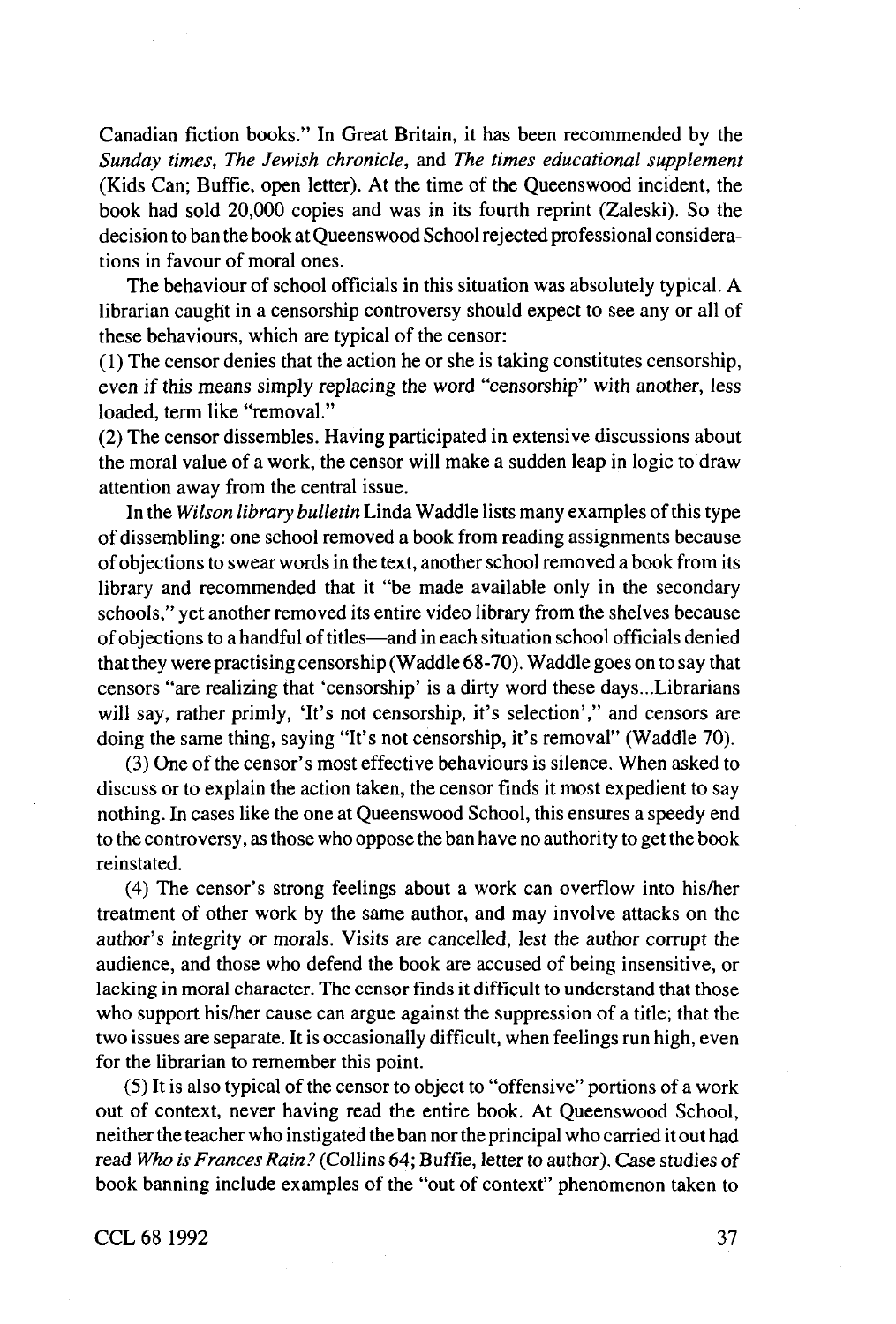outrageous extremes: in several cases, censors have painstakingly compiled and circulated—even published—lists of the offending portions of a work. One of the standard procedures in the librarians' reconsideration process is to require all parties in the discussion to have read the entire work. A standard question on the Request for Reconsideration form is "Have you read the entire book? If not, what parts have you read?" and "In your opinion, what is the theme of the book?"

Since one of the hallmarks of good writing is its complexity, we can't use our interpretation of a text in deciding whether to promote or to suppress it. When a school principal argues that the phrase "to hell with the city" is inappropriate and we are sure it is in keeping with Lizzie's character and with the overall tone of the book, it is tempting to move the discussion onto this plane. But the "interpretation" argument leads us back into the censor's quagmire of assumptions and implications. If we argue about interpretations, it means we have already accepted the premise that a novel which "says" *this* deserves to be treated in a different way from one which "says" *that.* We must fight our censorship battles on some other ground. We must accept the principle of intellectual freedom above and beyond our interpretation of the text. We must strive to select and promote good writing on the most objective grounds possible, even if there are objections to certain interpretations of it. This holds true even if, and this is the most difficult part, *we* have objections to certain interpretations of it.

At Queenswood School, as in many other incidents, the censor admits that he/she is acting out of fear of political pressure. This adds another layer of assumptions and implications to already existing layers. When the censor admits that he is afraid of what parents would say about the language in a particular book (Vincent; Kennedy; Bruce) he assumes that (a) everyone will read the book in the same way—i.e., everyone's interpretation will be the same as his, (b) everyone's objections, based on this interpretation, will be as strong as his are, and (c) everyone agrees that the appropriate course of action, given (a) and (b), is to ban the book. His certainty on these matters allows him to defer responsibility for the banning without actually consulting the parents. According to Dave Jenkinson, it is typical of school librarians and administrators to mistake their *in loco parentis* role to include control over what students are permitted to read (Jenkinson 6).

It may be useful to consider the admirable qualities which characterize the censor's position, and to recognize the same tendencies in ourselves. Ken Kister quotes Will Manley on the irony inherent in the situation: "...one of the main tenets of intellectual freedom is that both sides of an issue should be represented. However, intellectual freedom is the most one-sided issue in the profession" (Manley 41).

In *Bookbanning in America,* William Noble quotes a mother in Mayfield, Kentucky, who instigated a much-publicized ban on Faulkner's *As I lay dying.* LaDone Hills showed courage and good intentions in speaking out against what she considered to be a terrible wrong: "The fact that my son had been excused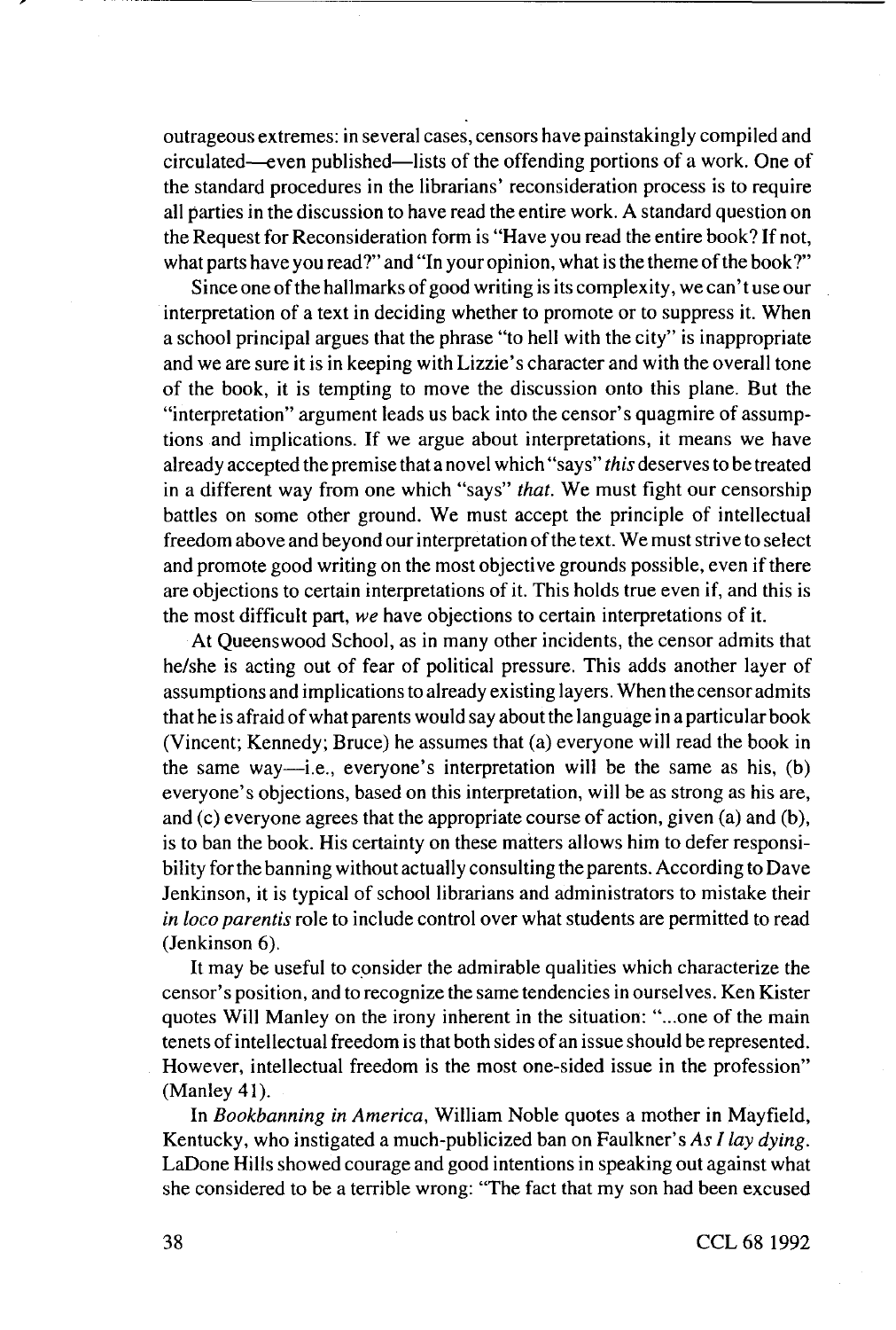from reading this book did not extend to others.. .because of my concern for other students and to make other parents aware of the contents of the material in this book...I began to pursue a way to get such materials removed from our educational program" (Hills 22-23).

The censor is committed to the well-being of children, and operates out of an impulse to guide and protect them. Knowing that censorship is deplored, but convinced that the title under discussion is dangerous, the censor summons the courage to speak out, even when this means facing a public outcry. It is sobering to find that librarians, who are quick to condemn censorship, often possess many of the censor's admirable qualities and even, on occasion, seek to apply them by declining to purchase or to promote a title, by reclassifying it into a "more appropriate" part of the collection (e.g., closed stacks), or by labelling or expurgating it. If librarians are alert to the fact that the censor's impulses may be admirable but that these *methods* are unacceptable, our position will be more informed and consistent. When we recognize the courage and good intentions behind an act we find so damaging and misguided, we are more likely to address the issue satisfactorily. In dealing with a censorship issue, the censor and the librarian operate out of the same admirable beliefs—the well-being of the child and the courage of their convictions. It is the *application* of these beliefs which comes into question during a censorship dispute.

Another distinguishing feature of the censor's approach is the set of unshakable assumptions which underlie the request to remove a title. Assumptions about the nature of a work of fiction include the following: that the primary effect of literature is didactic; that in recommending a work of fiction, a librarian or educator is understood to have placed a moral stamp of approval on the ideas expressed in it and even on the possible ways in which those ideas might be interpreted; that the strength of our agreement or disagreement with the censor's point of view will have something to do with the way in which we treat the book; that the existence of certain words, images, and stereotypes in a text should automatically condemn the entire work because young people will believe in and mimic everything they read. These are the assumptions from which the censor operates.

In almost every way, the administration of Queenswood School exhibited typical censorship behaviours. In addition, several other factors served to accelerate the process. First, there was the lack of a defender for the book. When school librarians and administration trade their role as defenders of intellectual freedom for a new role as protectors of morality, there is no one left to stand up for the book. In the Queenswood situation, the school librarian, who might have played the "defender" role, would not or could not speak out against the situation. While the Canadian Library Association, the Writers' Union of Canada, and the National Library of Canada expressed concern over the issue, no one stepped in at a local, immediate level to defend the book.

Second, a poor selection process was in place at the school. Using standard

CCL 68 1992 39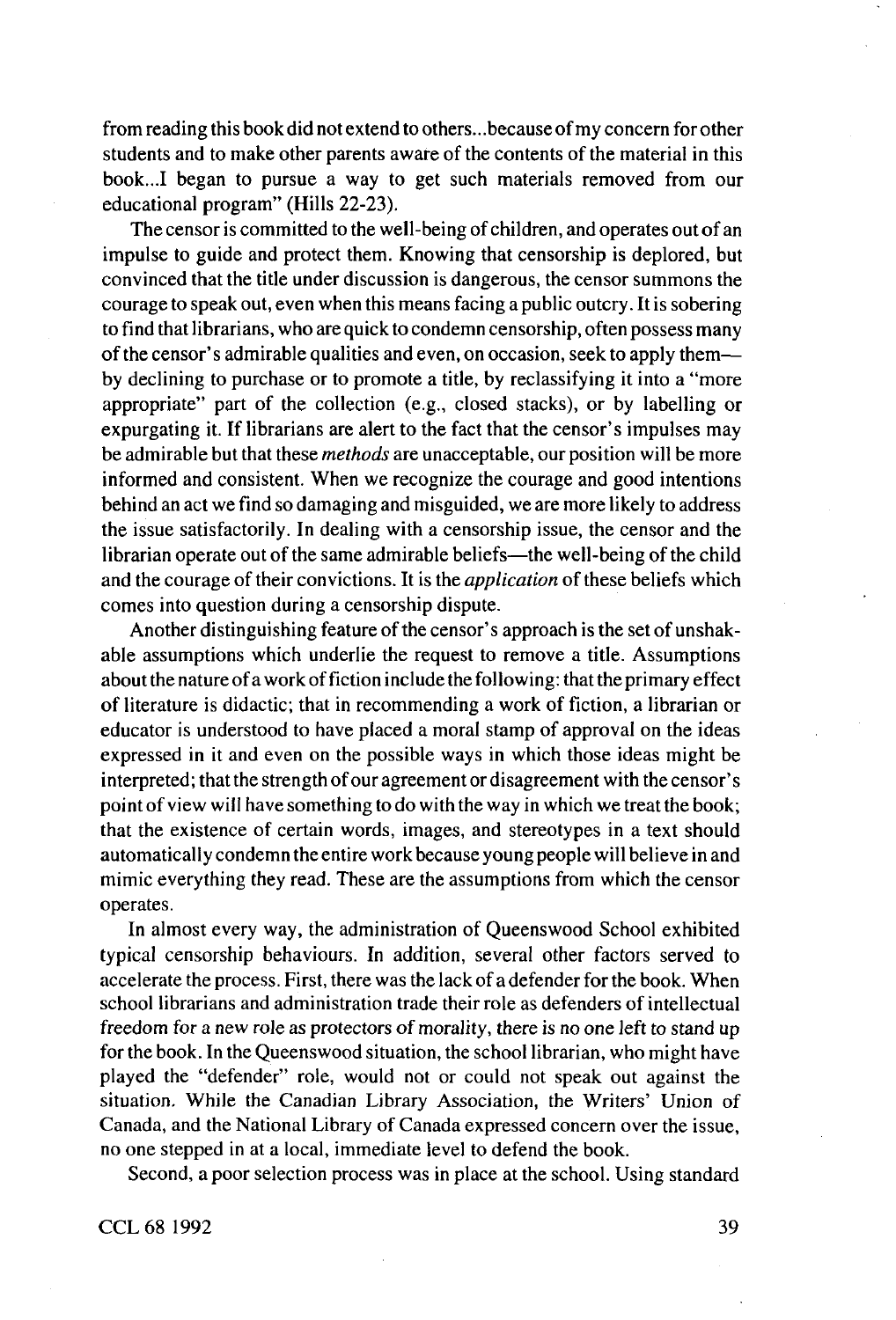selection techniques (reviews, best-book lists, awards, popular demand), the school librarian could have presented an excellent defence for the book. Instead, these standard techniques were rejected in favour of a moral judgment on *Frances Rain.* If, for some reason, standard selection criteria were insufficient for this school—i.e., if a particular religious or moral slant were required in the collection—this should have been written into the selection policy and applied to every title being considered for the school. One of the librarian's chief responsibilities is to struggle against subjectivity in building collections. The selection policy is one tool for ensuring impartiality. It makes clear that the library will select materials which present a variety of different viewpoints. It includes a commitment to the Canadian Library Association's "Freedom to read" statement. It states that works will be added to the collection based on their literary and historical importance, and that no work will be excluded on the basis of words, ideas, or illustrations which may be found to be unacceptable.

Third, no procedure for reconsideration of the title was in place. The ALA *Intellectual freedom manual* sets out guidelines to be used in reconsidering a title (a 1992 update is available from ALA). Once again, the process is designed to be as objective as possible, while allowing real selection errors to be corrected. Ken Kister relates an incident in which a woman objected to a certain book in a school library collection. The reconsideration committee found the book to be an obscure work, intended for adult readers, from a publisher of undistinguished reputation. It had received poor reviews and was absent from standard lists of recommended reading. In short, it represented a mistake in selection, and was removed from the shelves (Kister 45-46).

The consequences of the Queenswood School incident were also, unfortunately, typical. In his attempt to protect students from the "bad language" in the novel, the principal quoted the offending words out of context to newspaper reporters and on television. Attempts at censorship often backfire in this way, drawing attention to the "objectionable" parts of the text without reference to strengths which made the book a success. In the end, the "offensive" words are made more public than ever and the unexpected publicity fuels sales of the book. Furthermore, the Press is by its very nature one of the greatest defenders of freedom of expression, and it is unlikely that the school could emerge from its sudden media exposure with anything but bad publicity.

Effects on the writer are often overlooked. The controversy propels sales, while the author laments, "Yes, I want good sales, but not *this* way!" Selfcensorship is bound to have an effect, if only in the author's struggle not to succumb to it.

One of the most insidious effects of book-banning is the way in which it opens the book up to further attacks. A few months after the Queenswood incident. *Who is Frances Rain ?* was banned again—this time at Victoria Albert School in Winnipeg. It is difficult to believe that the controversy over the first incident did not spark the second. Once again, an author visit was cancelled by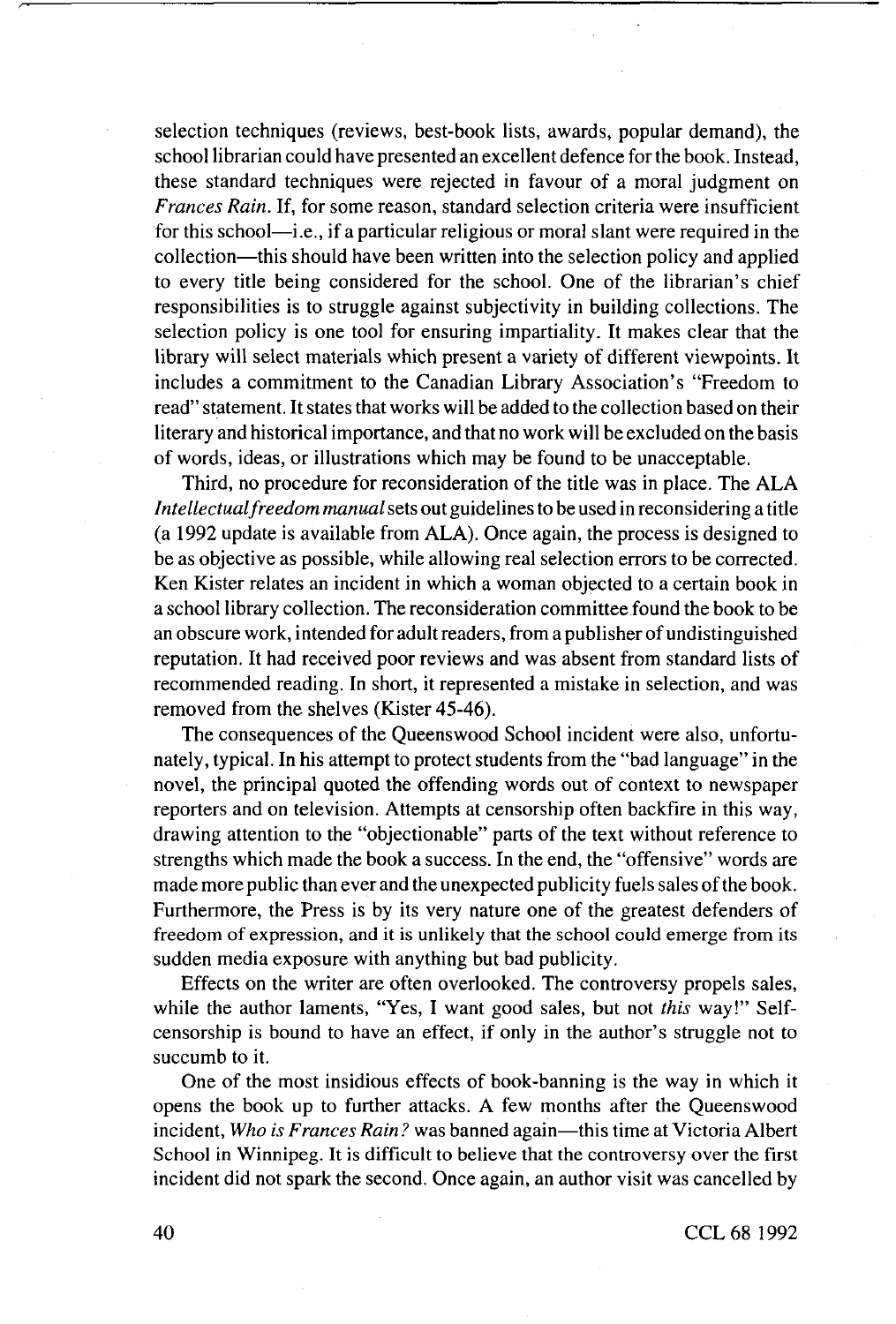an administration which claimed it was not censoring—the book would remain on the shelves, but it would not be used in the classroom as originally planned. Once again, because the attack came from within an organization which traditionally supports intellectual freedom, the book was without a defender, and the author had no recourse.

The following recommendations, some of which are suggested in the ALA's *Intellectual freedom manual,* form the basis of any librarian's successful defense against a censorship attempt:

(1) have a written selection policy including a "portions thereof" statement (i.e., stipulating that no work will be excluded from the collection because of certain words, phrases, ideas or illustrations which may be considered by some to be offensive);

(2) have a well-documented reconsideration process for titles which come into question;

(3) in dealing with a censorship situation, avoid the censor's technique of keeping silent. Insist on discussion, debate and dialogue;

(4) avoid using an interpretation of the text as a basis for a censorship debate the principle of intellectual freedom must operate above and beyond our interpretation of a text;

(5) respect the individual's right *not* to read, while opposing censorship. The student who has moral objections to a text should be free to choose a substitute title without fear of ridicule, but his or her decision should not lead to an infringement of the group's right to read a given text;

(6) accept responsibility for defending intellectual freedom. Librarians and educators are uniquely qualified for this role. If we become confused about this, no other group is likely to bridge the gap. In situations where we strongly agree with the censor's point of view, or where the majority of the population seems to, or where we are particularly sure about a title's inappropriateness, we must be especially careful. Whenever our role as defenders of intellectual freedom comes into conflict with our role as protectors of children or promoters of selfevident good, we had better think hard before taking action. The current push for "political correctness" is one area where we may be tempted to step over the limits of our profession, confusing others (and, possibly, ourselves) about our commitment to freedom of expression.

In the end, as the Queenswood book-banning shows, nobody wins a censorship controversy. In libraries unprepared for a censorship incident, the storm of emotions and accusations can cause a great deal of damage. The censor, the students, the library and the writer suffer. However, this damage can be avoided if we re-examine our commitment to intellectual freedom—to see it as more than a "motherhood" statement and to understand that it is at the very root of our profession. Then, having established sound selection policies and reconsideration guidelines, we can feel confident that the best books are finding their way into our collections, uncensored.

CCL 68 1992 41